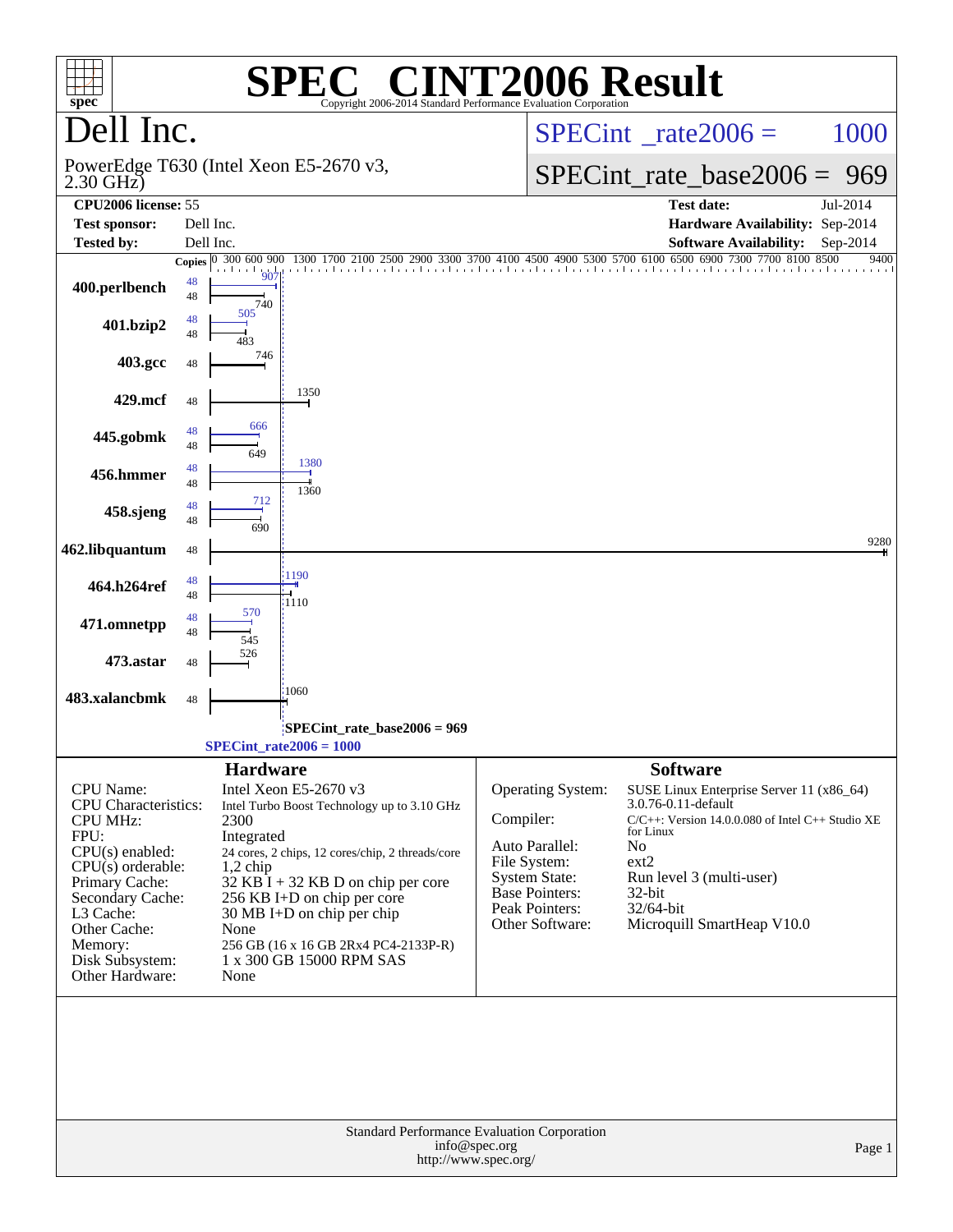

# **[SPEC CINT2006 Result](http://www.spec.org/auto/cpu2006/Docs/result-fields.html#SPECCINT2006Result)**

# Dell Inc.

2.30 GHz) PowerEdge T630 (Intel Xeon E5-2670 v3, SPECint rate $2006 = 1000$ 

#### [SPECint\\_rate\\_base2006 =](http://www.spec.org/auto/cpu2006/Docs/result-fields.html#SPECintratebase2006) 969

**[CPU2006 license:](http://www.spec.org/auto/cpu2006/Docs/result-fields.html#CPU2006license)** 55 **[Test date:](http://www.spec.org/auto/cpu2006/Docs/result-fields.html#Testdate)** Jul-2014 **[Test sponsor:](http://www.spec.org/auto/cpu2006/Docs/result-fields.html#Testsponsor)** Dell Inc. **[Hardware Availability:](http://www.spec.org/auto/cpu2006/Docs/result-fields.html#HardwareAvailability)** Sep-2014 **[Tested by:](http://www.spec.org/auto/cpu2006/Docs/result-fields.html#Testedby)** Dell Inc. **[Software Availability:](http://www.spec.org/auto/cpu2006/Docs/result-fields.html#SoftwareAvailability)** Sep-2014

#### **[Results Table](http://www.spec.org/auto/cpu2006/Docs/result-fields.html#ResultsTable)**

|                                                                                                          | <b>Base</b>   |                |       |                |            |                |            | <b>Peak</b>   |                |              |                |              |                |              |
|----------------------------------------------------------------------------------------------------------|---------------|----------------|-------|----------------|------------|----------------|------------|---------------|----------------|--------------|----------------|--------------|----------------|--------------|
| <b>Benchmark</b>                                                                                         | <b>Copies</b> | <b>Seconds</b> | Ratio | <b>Seconds</b> | Ratio      | <b>Seconds</b> | Ratio      | <b>Copies</b> | <b>Seconds</b> | <b>Ratio</b> | <b>Seconds</b> | <b>Ratio</b> | <b>Seconds</b> | <b>Ratio</b> |
| 400.perlbench                                                                                            | 48            | 631            | 743   | 634            | <b>740</b> | 635            | <b>739</b> | 48            | 520            | 902          | 516            | 909          | 517            | 907          |
| 401.bzip2                                                                                                | 48            | 958            | 483   | 958            | 483        | 956            | 484        | 48            | 917            | 505          | 917            | 505          | 917            | 505          |
| $403.\mathrm{gcc}$                                                                                       | 48            | 518            | 746   | 518            | 745        | 516            | 749        | 48            | 518            | 746          | 518            | 745          | 516            | 749          |
| $429$ .mcf                                                                                               | 48            | 325            | 1350  | 322            | 1360       | 324            | 1350       | 48            | 325            | 1350         | 322            | 1360         | 324            | 1350         |
| $445$ .gobmk                                                                                             | 48            | 776            | 649   | 776            | 649        | 776            | 649        | 48            | 756            | 666          | 756            | 666          | 756            | 666          |
| 456.hmmer                                                                                                | 48            | 323            | 1390  | 329            | 1360       | 328            | 1360       | 48            | 324            | 1380         | 326            | 1370         | 325            | 1380         |
| $458$ .sjeng                                                                                             | 48            | 843            | 689   | 842            | <b>690</b> | 841            | 690l       | 48            | 816            | 712          | 816            | 712          | 815            | 712          |
| 462.libquantum                                                                                           | 48            | 107            | 9280  | 107            | 9310       | 107            | 9280       | 48            | 107            | 9280         | 107            | 9310         | 107            | 9280         |
| 464.h264ref                                                                                              | 48            | 959            | 1110  | 964            | 1100       | 956            | 1110       | 48            | 906            | 1170         | 892            | <b>1190</b>  | 884            | 1200         |
| 471.omnetpp                                                                                              | 48            | 550            | 546   | 550            | 545        | 554            | 542        | 48            | 527            | 570          | 525            | 572          | 526            | 570          |
| $473.$ astar                                                                                             | 48            | 647            | 521   | 640            | 526        | 640            | 527        | 48            | 647            | 521          | 640            | 526          | 640            | 527          |
| 483.xalancbmk                                                                                            | 48            | 314            | 1060  | 314            | 1060       | 314            | 1050l      | 48            | 314            | 1060         | 314            | 1060         | 314            | 1050         |
| Results appear in the order in which they were run. Bold underlined text indicates a median measurement. |               |                |       |                |            |                |            |               |                |              |                |              |                |              |

#### **[Submit Notes](http://www.spec.org/auto/cpu2006/Docs/result-fields.html#SubmitNotes)**

 The numactl mechanism was used to bind copies to processors. The config file option 'submit' was used to generate numactl commands to bind each copy to a specific processor. For details, please see the config file.

#### **[Operating System Notes](http://www.spec.org/auto/cpu2006/Docs/result-fields.html#OperatingSystemNotes)**

Stack size set to unlimited using "ulimit -s unlimited"

#### **[Platform Notes](http://www.spec.org/auto/cpu2006/Docs/result-fields.html#PlatformNotes)**

 BIOS settings: Snoop Mode set to Cluster on Die Virtualization Technology disabled Execute Disable disabled System Profile set to Performance Sysinfo program /root/cpu2006-1.2/config/sysinfo.rev6818 \$Rev: 6818 \$ \$Date:: 2012-07-17 #\$ e86d102572650a6e4d596a3cee98f191 running on linux Fri Jul 18 17:55:50 2014

 This section contains SUT (System Under Test) info as seen by some common utilities. To remove or add to this section, see: <http://www.spec.org/cpu2006/Docs/config.html#sysinfo>

 From /proc/cpuinfo model name : Intel(R) Xeon(R) CPU E5-2670 v3 @ 2.30GHz 2 "physical id"s (chips) 48 "processors" Continued on next page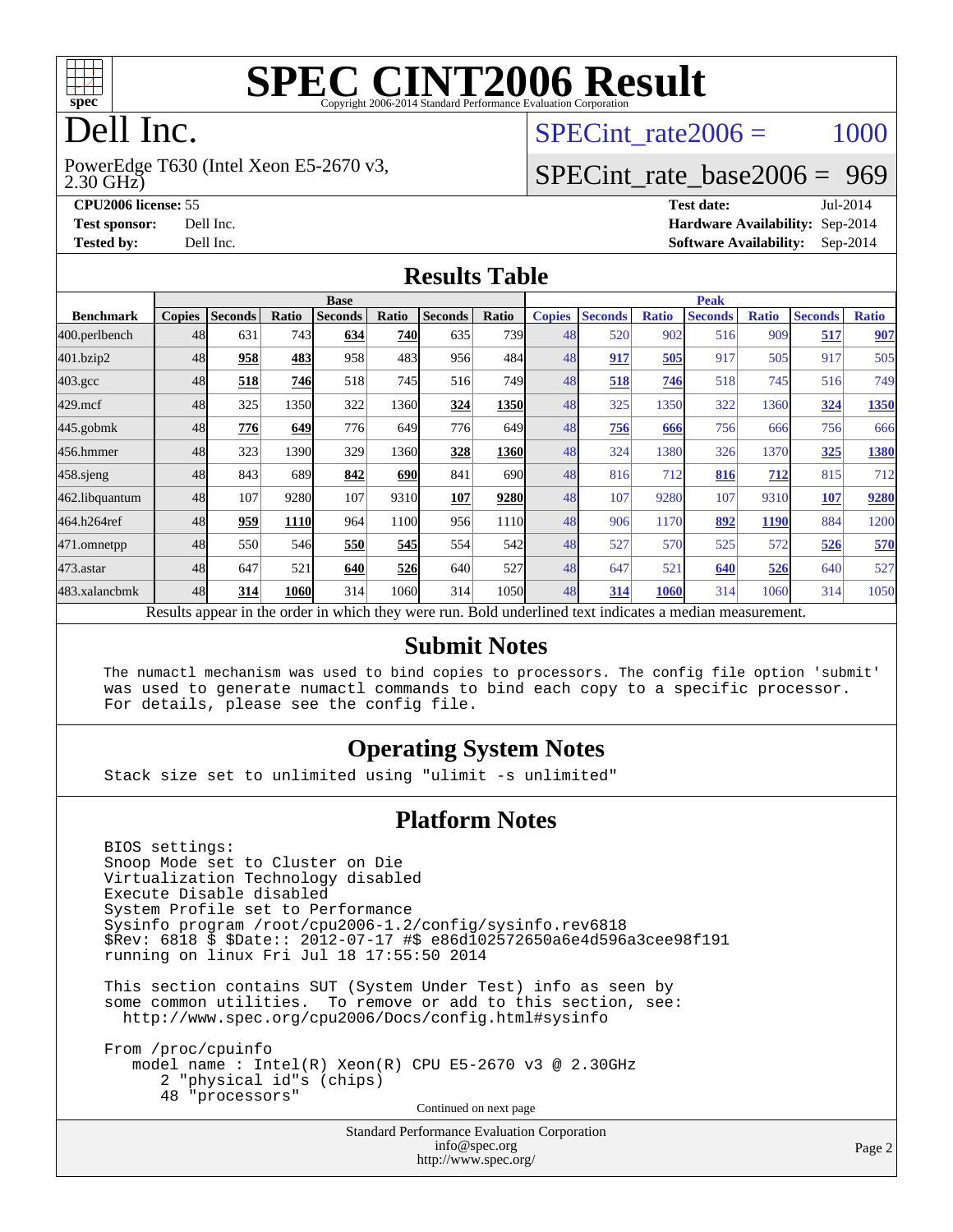

#### **[SPEC CINT2006 Result](http://www.spec.org/auto/cpu2006/Docs/result-fields.html#SPECCINT2006Result)** Copyright 2006-2014 Standard Performance Evaluation Corpora

## Dell Inc.

2.30 GHz) PowerEdge T630 (Intel Xeon E5-2670 v3,  $SPECint rate2006 = 1000$ 

[SPECint\\_rate\\_base2006 =](http://www.spec.org/auto/cpu2006/Docs/result-fields.html#SPECintratebase2006) 969

**[CPU2006 license:](http://www.spec.org/auto/cpu2006/Docs/result-fields.html#CPU2006license)** 55 **[Test date:](http://www.spec.org/auto/cpu2006/Docs/result-fields.html#Testdate)** Jul-2014 **[Test sponsor:](http://www.spec.org/auto/cpu2006/Docs/result-fields.html#Testsponsor)** Dell Inc. **[Hardware Availability:](http://www.spec.org/auto/cpu2006/Docs/result-fields.html#HardwareAvailability)** Sep-2014 **[Tested by:](http://www.spec.org/auto/cpu2006/Docs/result-fields.html#Testedby)** Dell Inc. **[Software Availability:](http://www.spec.org/auto/cpu2006/Docs/result-fields.html#SoftwareAvailability)** Sep-2014

#### **[Platform Notes \(Continued\)](http://www.spec.org/auto/cpu2006/Docs/result-fields.html#PlatformNotes)**

 cores, siblings (Caution: counting these is hw and system dependent. The following excerpts from /proc/cpuinfo might not be reliable. Use with caution.) cpu cores : 12 siblings : 24 physical 0: cores 0 1 2 3 4 5 8 9 10 11 12 13 physical 1: cores 0 1 2 3 4 5 8 9 10 11 12 13 cache size : 15360 KB From /proc/meminfo<br>MemTotal: 264571712 kB HugePages\_Total: 0 Hugepagesize: 2048 kB /usr/bin/lsb\_release -d SUSE Linux Enterprise Server 11 (x86\_64) From /etc/\*release\* /etc/\*version\* SuSE-release: SUSE Linux Enterprise Server 11 (x86\_64) VERSION = 11 PATCHLEVEL = 3 uname -a: Linux linux 3.0.76-0.11-default #1 SMP Fri Jun 14 08:21:43 UTC 2013 (ccab990) x86\_64 x86\_64 x86\_64 GNU/Linux run-level 3 Jul 18 17:52 last=S SPEC is set to: /root/cpu2006-1.2 Filesystem Type Size Used Avail Use% Mounted on /dev/sda2 ext2 222G 11G 211G 5% / Additional information from dmidecode: BIOS Dell Inc. 0.3.28 07/14/2014 Memory: 16x 00AD00B300AD HMA42GR7MFR4N-TFTD 16 GB 2133 MHz 8x Not Specified Not Specified (End of data from sysinfo program)

#### **[General Notes](http://www.spec.org/auto/cpu2006/Docs/result-fields.html#GeneralNotes)**

Environment variables set by runspec before the start of the run: LD\_LIBRARY\_PATH = "/root/cpu2006-1.2/libs/32:/root/cpu2006-1.2/libs/64:/root/cpu2006-1.2/sh" Binaries compiled on a system with 1x Core i7-860 CPU + 8GB memory using RedHat EL 6.4 Transparent Huge Pages enabled with: echo always > /sys/kernel/mm/transparent\_hugepage/enabled Filesystem page cache cleared with: Continued on next page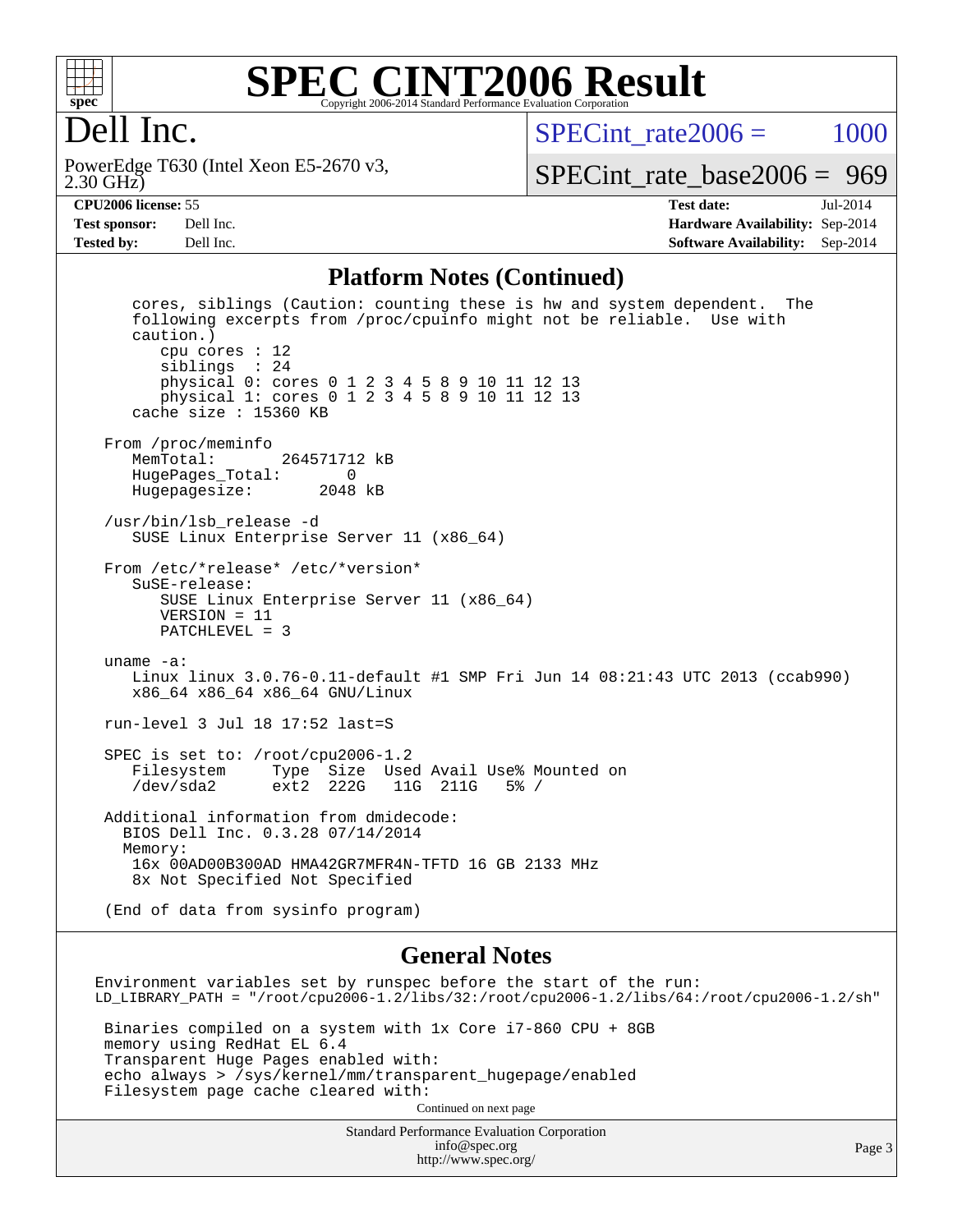

# **[SPEC CINT2006 Result](http://www.spec.org/auto/cpu2006/Docs/result-fields.html#SPECCINT2006Result)**

# Dell Inc.

2.30 GHz) PowerEdge T630 (Intel Xeon E5-2670 v3,

SPECint rate $2006 = 1000$ 

[SPECint\\_rate\\_base2006 =](http://www.spec.org/auto/cpu2006/Docs/result-fields.html#SPECintratebase2006) 969

**[CPU2006 license:](http://www.spec.org/auto/cpu2006/Docs/result-fields.html#CPU2006license)** 55 **[Test date:](http://www.spec.org/auto/cpu2006/Docs/result-fields.html#Testdate)** Jul-2014 **[Test sponsor:](http://www.spec.org/auto/cpu2006/Docs/result-fields.html#Testsponsor)** Dell Inc. **[Hardware Availability:](http://www.spec.org/auto/cpu2006/Docs/result-fields.html#HardwareAvailability)** Sep-2014 **[Tested by:](http://www.spec.org/auto/cpu2006/Docs/result-fields.html#Testedby)** Dell Inc. **[Software Availability:](http://www.spec.org/auto/cpu2006/Docs/result-fields.html#SoftwareAvailability)** Sep-2014

#### **[General Notes \(Continued\)](http://www.spec.org/auto/cpu2006/Docs/result-fields.html#GeneralNotes)**

 echo 1> /proc/sys/vm/drop\_caches runspec command invoked through numactl i.e.: numactl --interleave=all runspec <etc>

#### **[Base Compiler Invocation](http://www.spec.org/auto/cpu2006/Docs/result-fields.html#BaseCompilerInvocation)**

[C benchmarks](http://www.spec.org/auto/cpu2006/Docs/result-fields.html#Cbenchmarks): [icc -m32](http://www.spec.org/cpu2006/results/res2014q3/cpu2006-20140909-31385.flags.html#user_CCbase_intel_icc_5ff4a39e364c98233615fdd38438c6f2)

[C++ benchmarks:](http://www.spec.org/auto/cpu2006/Docs/result-fields.html#CXXbenchmarks) [icpc -m32](http://www.spec.org/cpu2006/results/res2014q3/cpu2006-20140909-31385.flags.html#user_CXXbase_intel_icpc_4e5a5ef1a53fd332b3c49e69c3330699)

#### **[Base Portability Flags](http://www.spec.org/auto/cpu2006/Docs/result-fields.html#BasePortabilityFlags)**

 400.perlbench: [-DSPEC\\_CPU\\_LINUX\\_IA32](http://www.spec.org/cpu2006/results/res2014q3/cpu2006-20140909-31385.flags.html#b400.perlbench_baseCPORTABILITY_DSPEC_CPU_LINUX_IA32) 462.libquantum: [-DSPEC\\_CPU\\_LINUX](http://www.spec.org/cpu2006/results/res2014q3/cpu2006-20140909-31385.flags.html#b462.libquantum_baseCPORTABILITY_DSPEC_CPU_LINUX) 483.xalancbmk: [-DSPEC\\_CPU\\_LINUX](http://www.spec.org/cpu2006/results/res2014q3/cpu2006-20140909-31385.flags.html#b483.xalancbmk_baseCXXPORTABILITY_DSPEC_CPU_LINUX)

## **[Base Optimization Flags](http://www.spec.org/auto/cpu2006/Docs/result-fields.html#BaseOptimizationFlags)**

[C benchmarks](http://www.spec.org/auto/cpu2006/Docs/result-fields.html#Cbenchmarks):

[-xCORE-AVX2](http://www.spec.org/cpu2006/results/res2014q3/cpu2006-20140909-31385.flags.html#user_CCbase_f-xAVX2_5f5fc0cbe2c9f62c816d3e45806c70d7) [-ipo](http://www.spec.org/cpu2006/results/res2014q3/cpu2006-20140909-31385.flags.html#user_CCbase_f-ipo) [-O3](http://www.spec.org/cpu2006/results/res2014q3/cpu2006-20140909-31385.flags.html#user_CCbase_f-O3) [-no-prec-div](http://www.spec.org/cpu2006/results/res2014q3/cpu2006-20140909-31385.flags.html#user_CCbase_f-no-prec-div) [-opt-prefetch](http://www.spec.org/cpu2006/results/res2014q3/cpu2006-20140909-31385.flags.html#user_CCbase_f-opt-prefetch) [-opt-mem-layout-trans=3](http://www.spec.org/cpu2006/results/res2014q3/cpu2006-20140909-31385.flags.html#user_CCbase_f-opt-mem-layout-trans_a7b82ad4bd7abf52556d4961a2ae94d5)

[C++ benchmarks:](http://www.spec.org/auto/cpu2006/Docs/result-fields.html#CXXbenchmarks)

[-xCORE-AVX2](http://www.spec.org/cpu2006/results/res2014q3/cpu2006-20140909-31385.flags.html#user_CXXbase_f-xAVX2_5f5fc0cbe2c9f62c816d3e45806c70d7) [-ipo](http://www.spec.org/cpu2006/results/res2014q3/cpu2006-20140909-31385.flags.html#user_CXXbase_f-ipo) [-O3](http://www.spec.org/cpu2006/results/res2014q3/cpu2006-20140909-31385.flags.html#user_CXXbase_f-O3) [-no-prec-div](http://www.spec.org/cpu2006/results/res2014q3/cpu2006-20140909-31385.flags.html#user_CXXbase_f-no-prec-div) [-opt-prefetch](http://www.spec.org/cpu2006/results/res2014q3/cpu2006-20140909-31385.flags.html#user_CXXbase_f-opt-prefetch) [-opt-mem-layout-trans=3](http://www.spec.org/cpu2006/results/res2014q3/cpu2006-20140909-31385.flags.html#user_CXXbase_f-opt-mem-layout-trans_a7b82ad4bd7abf52556d4961a2ae94d5) [-Wl,-z,muldefs](http://www.spec.org/cpu2006/results/res2014q3/cpu2006-20140909-31385.flags.html#user_CXXbase_link_force_multiple1_74079c344b956b9658436fd1b6dd3a8a) [-L/sh -lsmartheap](http://www.spec.org/cpu2006/results/res2014q3/cpu2006-20140909-31385.flags.html#user_CXXbase_SmartHeap_32f6c82aa1ed9c52345d30cf6e4a0499)

## **[Base Other Flags](http://www.spec.org/auto/cpu2006/Docs/result-fields.html#BaseOtherFlags)**

[C benchmarks](http://www.spec.org/auto/cpu2006/Docs/result-fields.html#Cbenchmarks):

403.gcc: [-Dalloca=\\_alloca](http://www.spec.org/cpu2006/results/res2014q3/cpu2006-20140909-31385.flags.html#b403.gcc_baseEXTRA_CFLAGS_Dalloca_be3056838c12de2578596ca5467af7f3)

# **[Peak Compiler Invocation](http://www.spec.org/auto/cpu2006/Docs/result-fields.html#PeakCompilerInvocation)**

[C benchmarks \(except as noted below\)](http://www.spec.org/auto/cpu2006/Docs/result-fields.html#Cbenchmarksexceptasnotedbelow): [icc -m32](http://www.spec.org/cpu2006/results/res2014q3/cpu2006-20140909-31385.flags.html#user_CCpeak_intel_icc_5ff4a39e364c98233615fdd38438c6f2)

400.perlbench: [icc -m64](http://www.spec.org/cpu2006/results/res2014q3/cpu2006-20140909-31385.flags.html#user_peakCCLD400_perlbench_intel_icc_64bit_bda6cc9af1fdbb0edc3795bac97ada53)

Continued on next page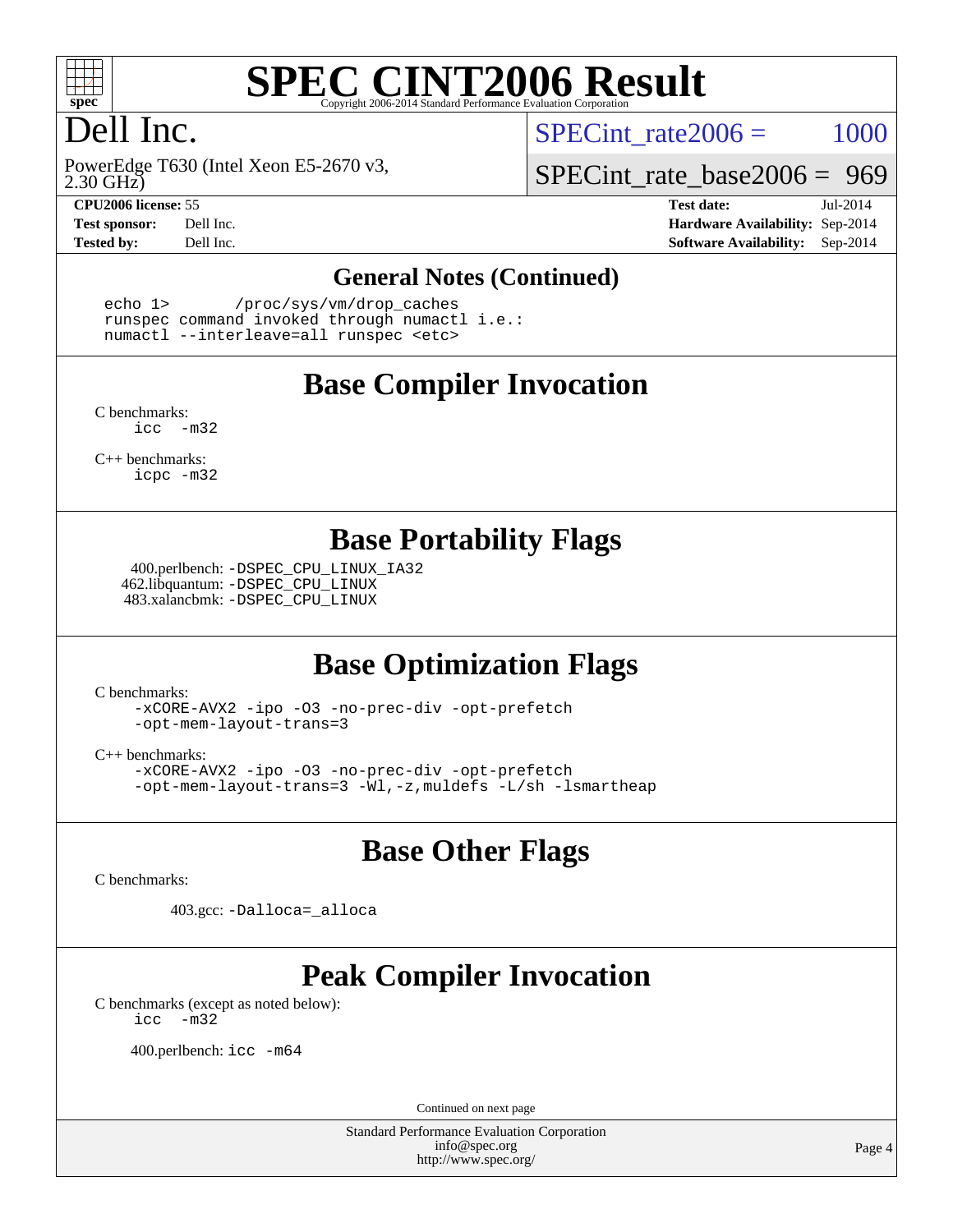

# **[SPEC CINT2006 Result](http://www.spec.org/auto/cpu2006/Docs/result-fields.html#SPECCINT2006Result)**

# Dell Inc.

2.30 GHz) PowerEdge T630 (Intel Xeon E5-2670 v3, SPECint rate $2006 = 1000$ 

[SPECint\\_rate\\_base2006 =](http://www.spec.org/auto/cpu2006/Docs/result-fields.html#SPECintratebase2006) 969

**[CPU2006 license:](http://www.spec.org/auto/cpu2006/Docs/result-fields.html#CPU2006license)** 55 **[Test date:](http://www.spec.org/auto/cpu2006/Docs/result-fields.html#Testdate)** Jul-2014 **[Test sponsor:](http://www.spec.org/auto/cpu2006/Docs/result-fields.html#Testsponsor)** Dell Inc. **[Hardware Availability:](http://www.spec.org/auto/cpu2006/Docs/result-fields.html#HardwareAvailability)** Sep-2014 **[Tested by:](http://www.spec.org/auto/cpu2006/Docs/result-fields.html#Testedby)** Dell Inc. **[Software Availability:](http://www.spec.org/auto/cpu2006/Docs/result-fields.html#SoftwareAvailability)** Sep-2014

# **[Peak Compiler Invocation \(Continued\)](http://www.spec.org/auto/cpu2006/Docs/result-fields.html#PeakCompilerInvocation)**

401.bzip2: [icc -m64](http://www.spec.org/cpu2006/results/res2014q3/cpu2006-20140909-31385.flags.html#user_peakCCLD401_bzip2_intel_icc_64bit_bda6cc9af1fdbb0edc3795bac97ada53)

456.hmmer: [icc -m64](http://www.spec.org/cpu2006/results/res2014q3/cpu2006-20140909-31385.flags.html#user_peakCCLD456_hmmer_intel_icc_64bit_bda6cc9af1fdbb0edc3795bac97ada53)

 $458 \text{.}$ sjeng: icc  $-\text{m64}$ 

[C++ benchmarks:](http://www.spec.org/auto/cpu2006/Docs/result-fields.html#CXXbenchmarks)

[icpc -m32](http://www.spec.org/cpu2006/results/res2014q3/cpu2006-20140909-31385.flags.html#user_CXXpeak_intel_icpc_4e5a5ef1a53fd332b3c49e69c3330699)

#### **[Peak Portability Flags](http://www.spec.org/auto/cpu2006/Docs/result-fields.html#PeakPortabilityFlags)**

 400.perlbench: [-DSPEC\\_CPU\\_LP64](http://www.spec.org/cpu2006/results/res2014q3/cpu2006-20140909-31385.flags.html#b400.perlbench_peakCPORTABILITY_DSPEC_CPU_LP64) [-DSPEC\\_CPU\\_LINUX\\_X64](http://www.spec.org/cpu2006/results/res2014q3/cpu2006-20140909-31385.flags.html#b400.perlbench_peakCPORTABILITY_DSPEC_CPU_LINUX_X64) 401.bzip2: [-DSPEC\\_CPU\\_LP64](http://www.spec.org/cpu2006/results/res2014q3/cpu2006-20140909-31385.flags.html#suite_peakCPORTABILITY401_bzip2_DSPEC_CPU_LP64) 456.hmmer: [-DSPEC\\_CPU\\_LP64](http://www.spec.org/cpu2006/results/res2014q3/cpu2006-20140909-31385.flags.html#suite_peakCPORTABILITY456_hmmer_DSPEC_CPU_LP64) 458.sjeng: [-DSPEC\\_CPU\\_LP64](http://www.spec.org/cpu2006/results/res2014q3/cpu2006-20140909-31385.flags.html#suite_peakCPORTABILITY458_sjeng_DSPEC_CPU_LP64) 462.libquantum: [-DSPEC\\_CPU\\_LINUX](http://www.spec.org/cpu2006/results/res2014q3/cpu2006-20140909-31385.flags.html#b462.libquantum_peakCPORTABILITY_DSPEC_CPU_LINUX) 483.xalancbmk: [-DSPEC\\_CPU\\_LINUX](http://www.spec.org/cpu2006/results/res2014q3/cpu2006-20140909-31385.flags.html#b483.xalancbmk_peakCXXPORTABILITY_DSPEC_CPU_LINUX)

## **[Peak Optimization Flags](http://www.spec.org/auto/cpu2006/Docs/result-fields.html#PeakOptimizationFlags)**

[C benchmarks](http://www.spec.org/auto/cpu2006/Docs/result-fields.html#Cbenchmarks):

 400.perlbench: [-xCORE-AVX2](http://www.spec.org/cpu2006/results/res2014q3/cpu2006-20140909-31385.flags.html#user_peakPASS2_CFLAGSPASS2_LDCFLAGS400_perlbench_f-xAVX2_5f5fc0cbe2c9f62c816d3e45806c70d7)(pass 2) [-prof-gen](http://www.spec.org/cpu2006/results/res2014q3/cpu2006-20140909-31385.flags.html#user_peakPASS1_CFLAGSPASS1_LDCFLAGS400_perlbench_prof_gen_e43856698f6ca7b7e442dfd80e94a8fc)(pass 1) [-ipo](http://www.spec.org/cpu2006/results/res2014q3/cpu2006-20140909-31385.flags.html#user_peakPASS2_CFLAGSPASS2_LDCFLAGS400_perlbench_f-ipo)(pass 2) [-O3](http://www.spec.org/cpu2006/results/res2014q3/cpu2006-20140909-31385.flags.html#user_peakPASS2_CFLAGSPASS2_LDCFLAGS400_perlbench_f-O3)(pass 2) [-no-prec-div](http://www.spec.org/cpu2006/results/res2014q3/cpu2006-20140909-31385.flags.html#user_peakPASS2_CFLAGSPASS2_LDCFLAGS400_perlbench_f-no-prec-div)(pass 2) [-prof-use](http://www.spec.org/cpu2006/results/res2014q3/cpu2006-20140909-31385.flags.html#user_peakPASS2_CFLAGSPASS2_LDCFLAGS400_perlbench_prof_use_bccf7792157ff70d64e32fe3e1250b55)(pass 2) [-auto-ilp32](http://www.spec.org/cpu2006/results/res2014q3/cpu2006-20140909-31385.flags.html#user_peakCOPTIMIZE400_perlbench_f-auto-ilp32) 401.bzip2: [-xCORE-AVX2](http://www.spec.org/cpu2006/results/res2014q3/cpu2006-20140909-31385.flags.html#user_peakPASS2_CFLAGSPASS2_LDCFLAGS401_bzip2_f-xAVX2_5f5fc0cbe2c9f62c816d3e45806c70d7)(pass 2) [-prof-gen](http://www.spec.org/cpu2006/results/res2014q3/cpu2006-20140909-31385.flags.html#user_peakPASS1_CFLAGSPASS1_LDCFLAGS401_bzip2_prof_gen_e43856698f6ca7b7e442dfd80e94a8fc)(pass 1) [-ipo](http://www.spec.org/cpu2006/results/res2014q3/cpu2006-20140909-31385.flags.html#user_peakPASS2_CFLAGSPASS2_LDCFLAGS401_bzip2_f-ipo)(pass 2) [-O3](http://www.spec.org/cpu2006/results/res2014q3/cpu2006-20140909-31385.flags.html#user_peakPASS2_CFLAGSPASS2_LDCFLAGS401_bzip2_f-O3)(pass 2) [-no-prec-div](http://www.spec.org/cpu2006/results/res2014q3/cpu2006-20140909-31385.flags.html#user_peakPASS2_CFLAGSPASS2_LDCFLAGS401_bzip2_f-no-prec-div)(pass 2) [-prof-use](http://www.spec.org/cpu2006/results/res2014q3/cpu2006-20140909-31385.flags.html#user_peakPASS2_CFLAGSPASS2_LDCFLAGS401_bzip2_prof_use_bccf7792157ff70d64e32fe3e1250b55)(pass 2) [-opt-prefetch](http://www.spec.org/cpu2006/results/res2014q3/cpu2006-20140909-31385.flags.html#user_peakCOPTIMIZE401_bzip2_f-opt-prefetch) [-auto-ilp32](http://www.spec.org/cpu2006/results/res2014q3/cpu2006-20140909-31385.flags.html#user_peakCOPTIMIZE401_bzip2_f-auto-ilp32) [-ansi-alias](http://www.spec.org/cpu2006/results/res2014q3/cpu2006-20140909-31385.flags.html#user_peakCOPTIMIZE401_bzip2_f-ansi-alias)  $403.\text{gcc: basepeak}$  = yes  $429$ .mcf: basepeak = yes 445.gobmk: [-xCORE-AVX2](http://www.spec.org/cpu2006/results/res2014q3/cpu2006-20140909-31385.flags.html#user_peakPASS2_CFLAGSPASS2_LDCFLAGS445_gobmk_f-xAVX2_5f5fc0cbe2c9f62c816d3e45806c70d7)(pass 2) [-prof-gen](http://www.spec.org/cpu2006/results/res2014q3/cpu2006-20140909-31385.flags.html#user_peakPASS1_CFLAGSPASS1_LDCFLAGS445_gobmk_prof_gen_e43856698f6ca7b7e442dfd80e94a8fc)(pass 1) [-prof-use](http://www.spec.org/cpu2006/results/res2014q3/cpu2006-20140909-31385.flags.html#user_peakPASS2_CFLAGSPASS2_LDCFLAGS445_gobmk_prof_use_bccf7792157ff70d64e32fe3e1250b55)(pass 2) [-ansi-alias](http://www.spec.org/cpu2006/results/res2014q3/cpu2006-20140909-31385.flags.html#user_peakCOPTIMIZE445_gobmk_f-ansi-alias) [-opt-mem-layout-trans=3](http://www.spec.org/cpu2006/results/res2014q3/cpu2006-20140909-31385.flags.html#user_peakCOPTIMIZE445_gobmk_f-opt-mem-layout-trans_a7b82ad4bd7abf52556d4961a2ae94d5) 456.hmmer: [-xCORE-AVX2](http://www.spec.org/cpu2006/results/res2014q3/cpu2006-20140909-31385.flags.html#user_peakCOPTIMIZE456_hmmer_f-xAVX2_5f5fc0cbe2c9f62c816d3e45806c70d7) [-ipo](http://www.spec.org/cpu2006/results/res2014q3/cpu2006-20140909-31385.flags.html#user_peakCOPTIMIZE456_hmmer_f-ipo) [-O3](http://www.spec.org/cpu2006/results/res2014q3/cpu2006-20140909-31385.flags.html#user_peakCOPTIMIZE456_hmmer_f-O3) [-no-prec-div](http://www.spec.org/cpu2006/results/res2014q3/cpu2006-20140909-31385.flags.html#user_peakCOPTIMIZE456_hmmer_f-no-prec-div) [-unroll2](http://www.spec.org/cpu2006/results/res2014q3/cpu2006-20140909-31385.flags.html#user_peakCOPTIMIZE456_hmmer_f-unroll_784dae83bebfb236979b41d2422d7ec2) [-auto-ilp32](http://www.spec.org/cpu2006/results/res2014q3/cpu2006-20140909-31385.flags.html#user_peakCOPTIMIZE456_hmmer_f-auto-ilp32) 458.sjeng: [-xCORE-AVX2](http://www.spec.org/cpu2006/results/res2014q3/cpu2006-20140909-31385.flags.html#user_peakPASS2_CFLAGSPASS2_LDCFLAGS458_sjeng_f-xAVX2_5f5fc0cbe2c9f62c816d3e45806c70d7)(pass 2) [-prof-gen](http://www.spec.org/cpu2006/results/res2014q3/cpu2006-20140909-31385.flags.html#user_peakPASS1_CFLAGSPASS1_LDCFLAGS458_sjeng_prof_gen_e43856698f6ca7b7e442dfd80e94a8fc)(pass 1) [-ipo](http://www.spec.org/cpu2006/results/res2014q3/cpu2006-20140909-31385.flags.html#user_peakPASS2_CFLAGSPASS2_LDCFLAGS458_sjeng_f-ipo)(pass 2) [-O3](http://www.spec.org/cpu2006/results/res2014q3/cpu2006-20140909-31385.flags.html#user_peakPASS2_CFLAGSPASS2_LDCFLAGS458_sjeng_f-O3)(pass 2) [-no-prec-div](http://www.spec.org/cpu2006/results/res2014q3/cpu2006-20140909-31385.flags.html#user_peakPASS2_CFLAGSPASS2_LDCFLAGS458_sjeng_f-no-prec-div)(pass 2) [-prof-use](http://www.spec.org/cpu2006/results/res2014q3/cpu2006-20140909-31385.flags.html#user_peakPASS2_CFLAGSPASS2_LDCFLAGS458_sjeng_prof_use_bccf7792157ff70d64e32fe3e1250b55)(pass 2) [-unroll4](http://www.spec.org/cpu2006/results/res2014q3/cpu2006-20140909-31385.flags.html#user_peakCOPTIMIZE458_sjeng_f-unroll_4e5e4ed65b7fd20bdcd365bec371b81f) [-auto-ilp32](http://www.spec.org/cpu2006/results/res2014q3/cpu2006-20140909-31385.flags.html#user_peakCOPTIMIZE458_sjeng_f-auto-ilp32) 462.libquantum: basepeak = yes

Continued on next page